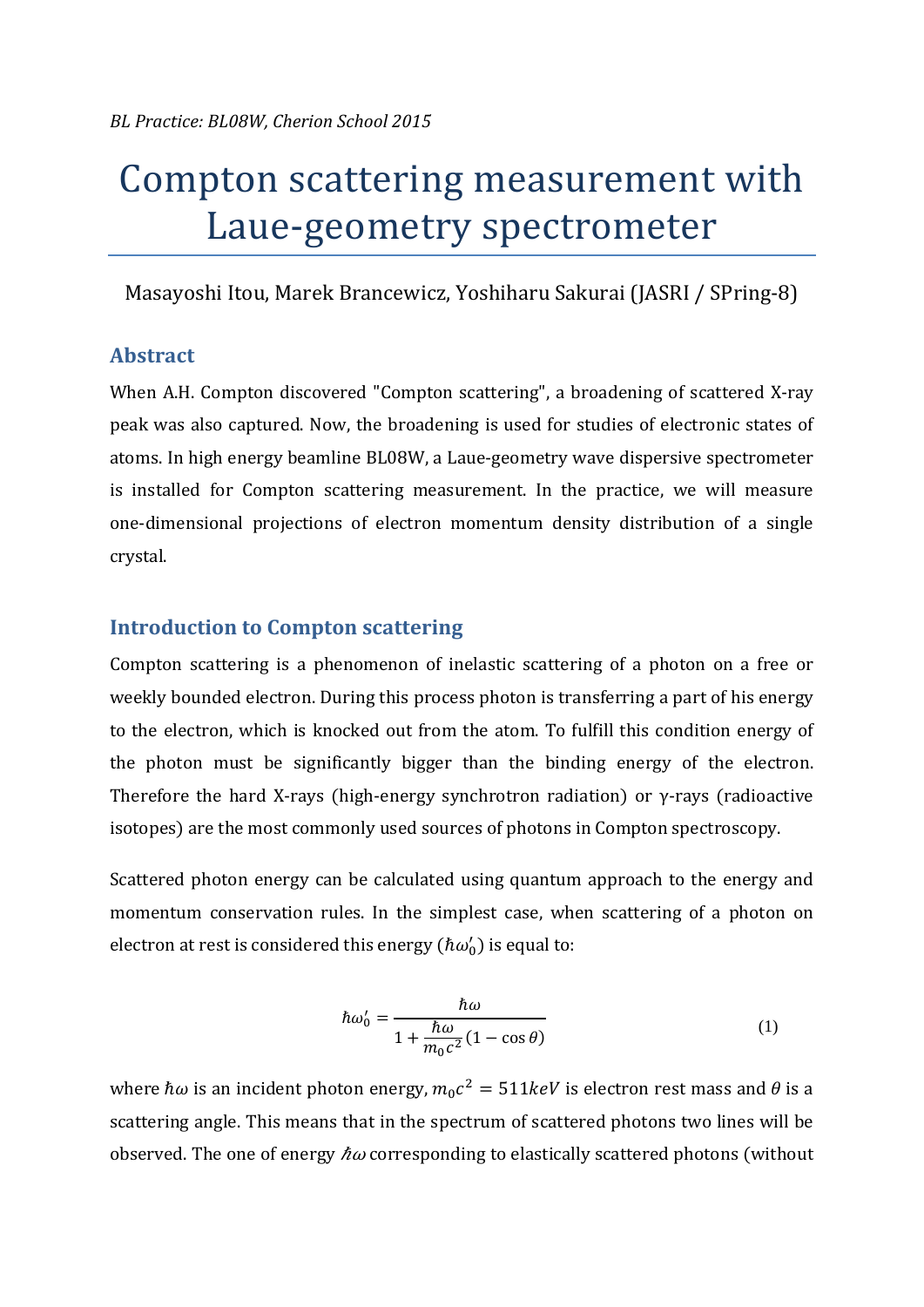energy transfer) and the lower energy  $\hbar \omega_0'$  corresponding to the inelastically scattered photons. 

But the electrons in matter are never at rest. When electron is considered as a moving object, the energy of scattered photons  $(\hbar \omega')$  can be expressed as:

$$
\hbar \omega' = \frac{1}{1 + \frac{\hbar \omega}{E} (1 - \cos \theta)} \left( \hbar \omega + \frac{\hbar c^2}{E} p_z K \right)
$$
 (2)

where  $E$  is an electron energy. As can be easily observed an additional term appears (compared to the equation 1) that is dependent from the electron momentum  $z$ component  $(p_z)$ , where z axis is specially chosen to be a scattering vector  $(\vec{K})$  direction. Scattered photon energy is not constant anymore and the spectral shape of its line is broadened due to the Doppler effect from the moving electrons and is usually called the Compton profile  $J(p_z)$  (Fig. 1).



Fig. 1. X-ray energy spectrum from Nb measured by Ge-SSD with a scattering angle of 165 degrees. The incident X-ray energy is 115.5 keV at elastic peak and the Compton scattered X-ray line at  $80 \text{ keV}$  is broadened by Doppler shift in collision between the photons and moving electrons.

Electron energy and momentum are strictly connected with a state of this electron in atom (band structure). Therefore it is easily to conclude that the Compton scattering on a different materials (different atoms and band structures) will give the different shape of a Compton peak. This shape is directly connected with an electron momentum density distribution  $\rho(\vec{p})$ :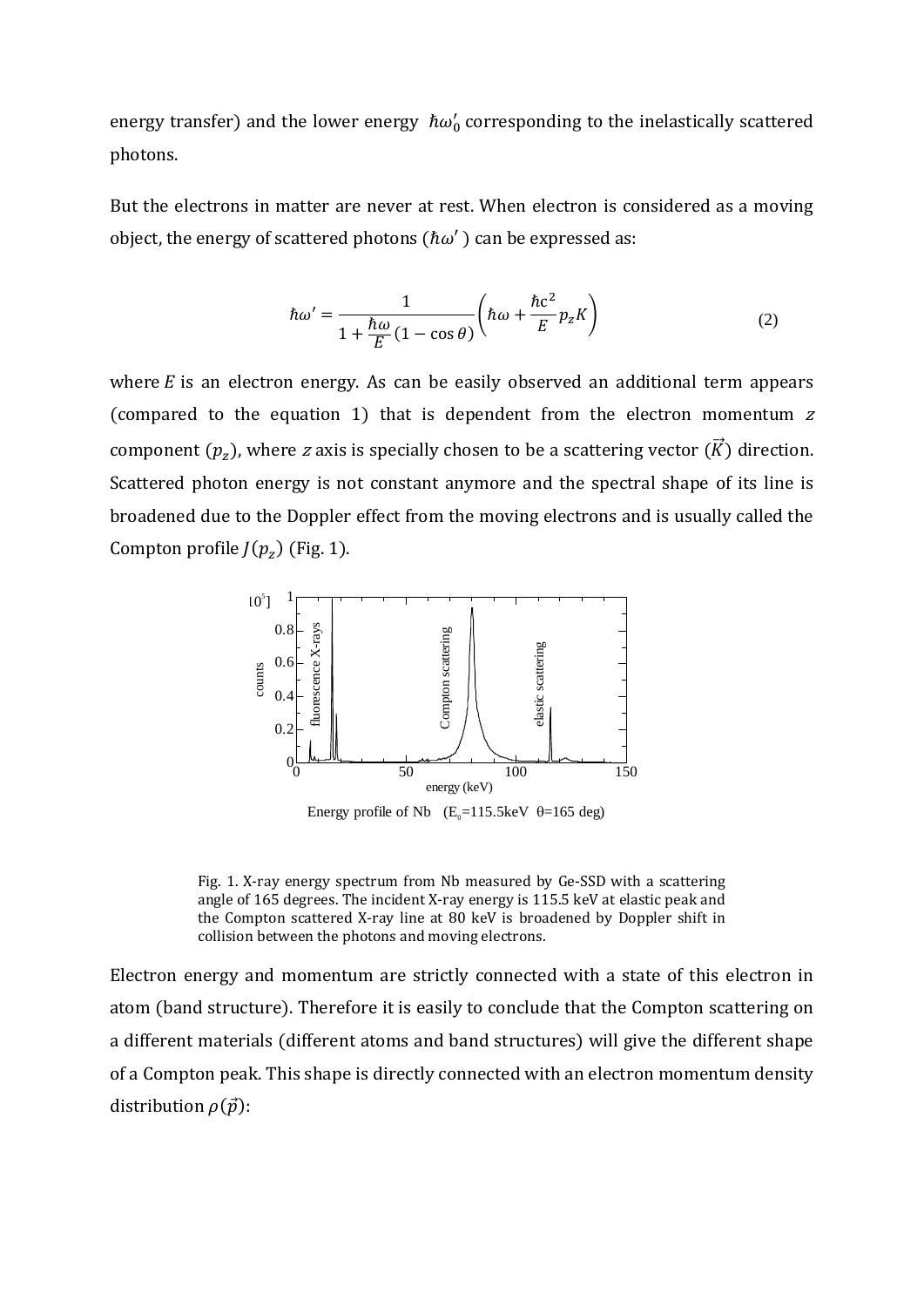$$
J(p_z) = \iint \rho(\vec{p}) dp_x dp_y \tag{3}
$$

and is schematically shown on Fig. 2.



Fig. 2. Schematic drawn of the relationships between the 3D electron momentum density distribution  $\rho(\vec{p})$  its 2D projection  $J(p_x, p_y)$  and 1D projection  $J(p_z)$  (Compton profile).

Electron momentum density distribution is anisotropic. This anisotropy comes from the anisotropic electron wave functions and the influence of a crystal potential. For this reason Compton profiles measured along the different crystal orientations are slightly different. In order to get the full 3D (or 2D) electron momentum density one needs to measure an adequate number of directional Compton profiles and use one of the reconstruction methods (eg. Direct Fourier transformation method or maximum entropy method). The more Compton profiles measured the better reconstruction results are usually obtained.

#### **Compton experiment**

Most of the Compton experiments require high incident photon energy especially for heavy materials study. The only beamline in SPring-8 that can provide this is the BL08W station with the multipole wiggler as a source of high energy X-rays  $(110 - 300 \text{ keV})$ . The main equipment on this station is a high resolution Cauchois-type Compton spectrometer dedicated for Compton scattering measurements (Fig. 3).